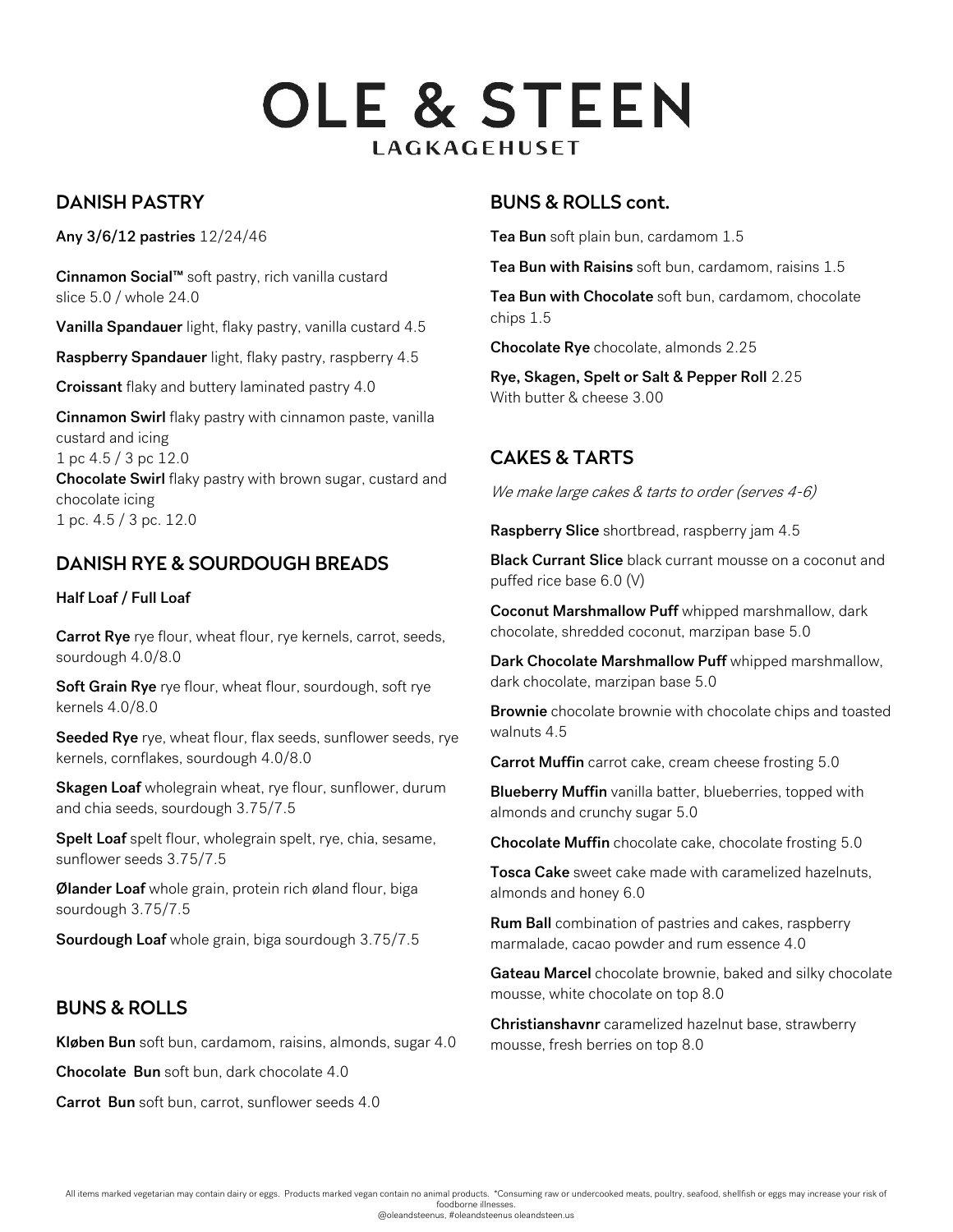#### **SNACKS**

### SEASONAL CAKES

Lemon Passionfruit Cake baked lemon cake sprinkled with passionfruit, passionfruit glaze, white chocolate shavings, freeze-dried passionfruit 6.0

Forest Berry Cake baked vanilla cake with mixed berries, sweet meringue, freeze-dried berries 6.0

Rye Crisp rye chip made from our seeded rye bread. Perfect as a snack or delicious with your favorite dip or cheese plate! 5.0

Rye-Granola with Almonds shredded rye bread mixed with almonds, oats, brown sugar, and butter. Great on top of skyr or yogurt! 8.0

Chocolate Chip Cookies crunchy cookies with dark chocolate and whole hazelnuts. 8.0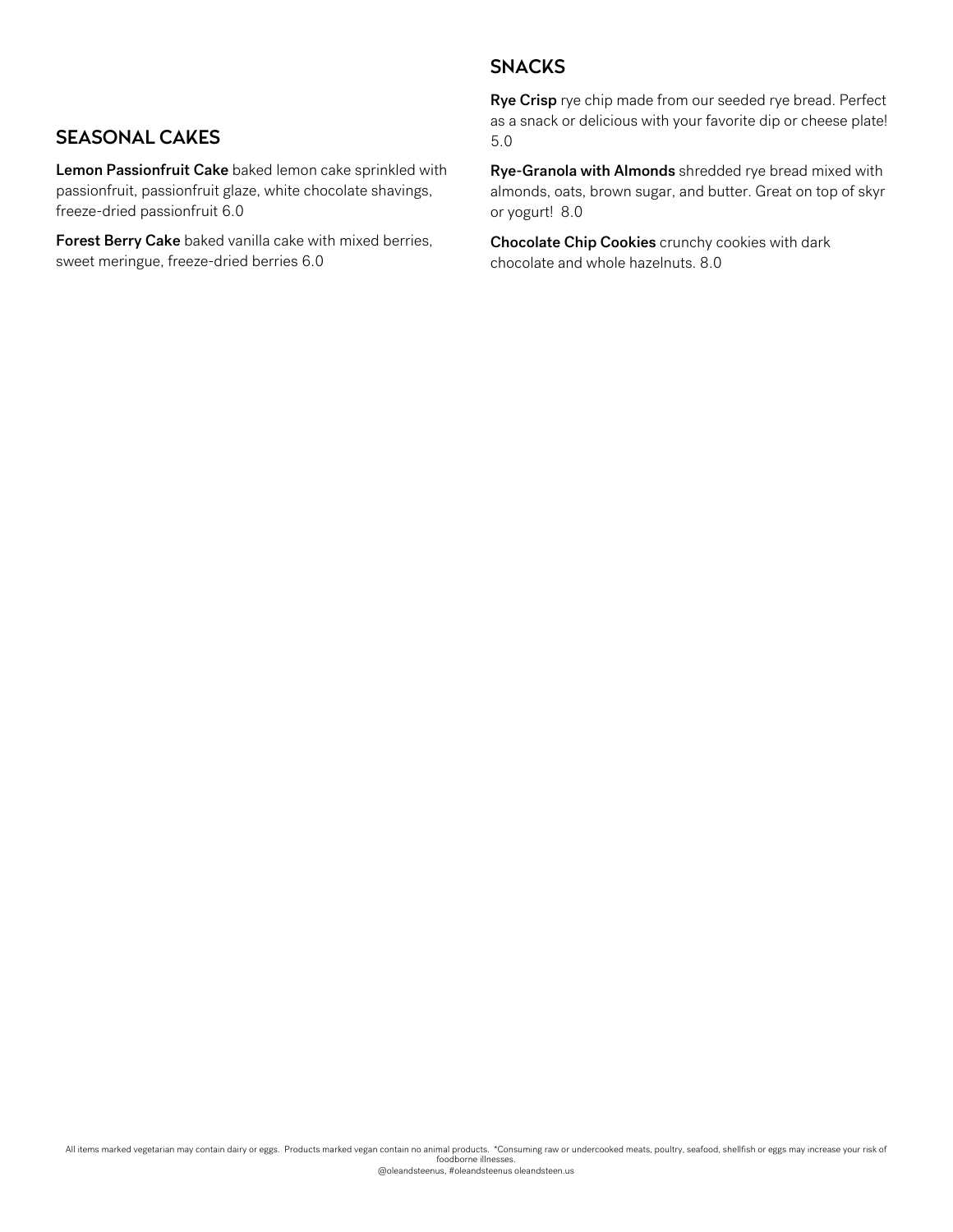# **OLE & STEEN LAGKAGEHUSET**

#### COLD BEVERAGES

Fiji Water 3.0 Spindrift 3.0 Pure Greens Cold Pressed Juice kale, spinach, cucumber, celery, zucchini, romaine, apple, lemon, ginger 9.0 Wake Up Call Cold Pressed Juice apple, ginger, lemon, cayenne 9.0 Rockin' Beet Cold Pressed Juice beet, carrot, apple, lemon, ginger 9.0 Soul Kick Cold Pressed Juice apple, pineapple, lemon, ginger 9.0 Immunity Shot 5.0 Canned Wine & Beer in Select Stores 6.0 - 8.0

#### SINGLE ESTATE COFFEE, HOT CHOCOLATE & TEA

| Drip Coffee 3.0/4.0/24.0*<br><i>*serves 8</i><br>Espresso 3.0 | Chai Latte 5.0              |
|---------------------------------------------------------------|-----------------------------|
|                                                               | Hot Chocolate 3.5           |
|                                                               | Tea $3.0$                   |
| <b>Espresso Macchiato 3.5</b>                                 | <b>Cold Brew Coffee 4.5</b> |
| Americano 3.75                                                | <b>Iced Americano</b> 4.25  |
| Cortado 3.75                                                  | $\textsf{lead}$ Latte 5.25  |
| Latte 4.25/4.75                                               | Iced Chai Latte 5.25        |
| Cappuccino 4.25/4.75                                          | Iced Matcha Latte 5.25      |
| <b>Flat White 4.0</b>                                         | Iced Tea $3.5$              |
| Mocha $5.75$                                                  |                             |
| <b>Matcha Latte</b> 5.0                                       |                             |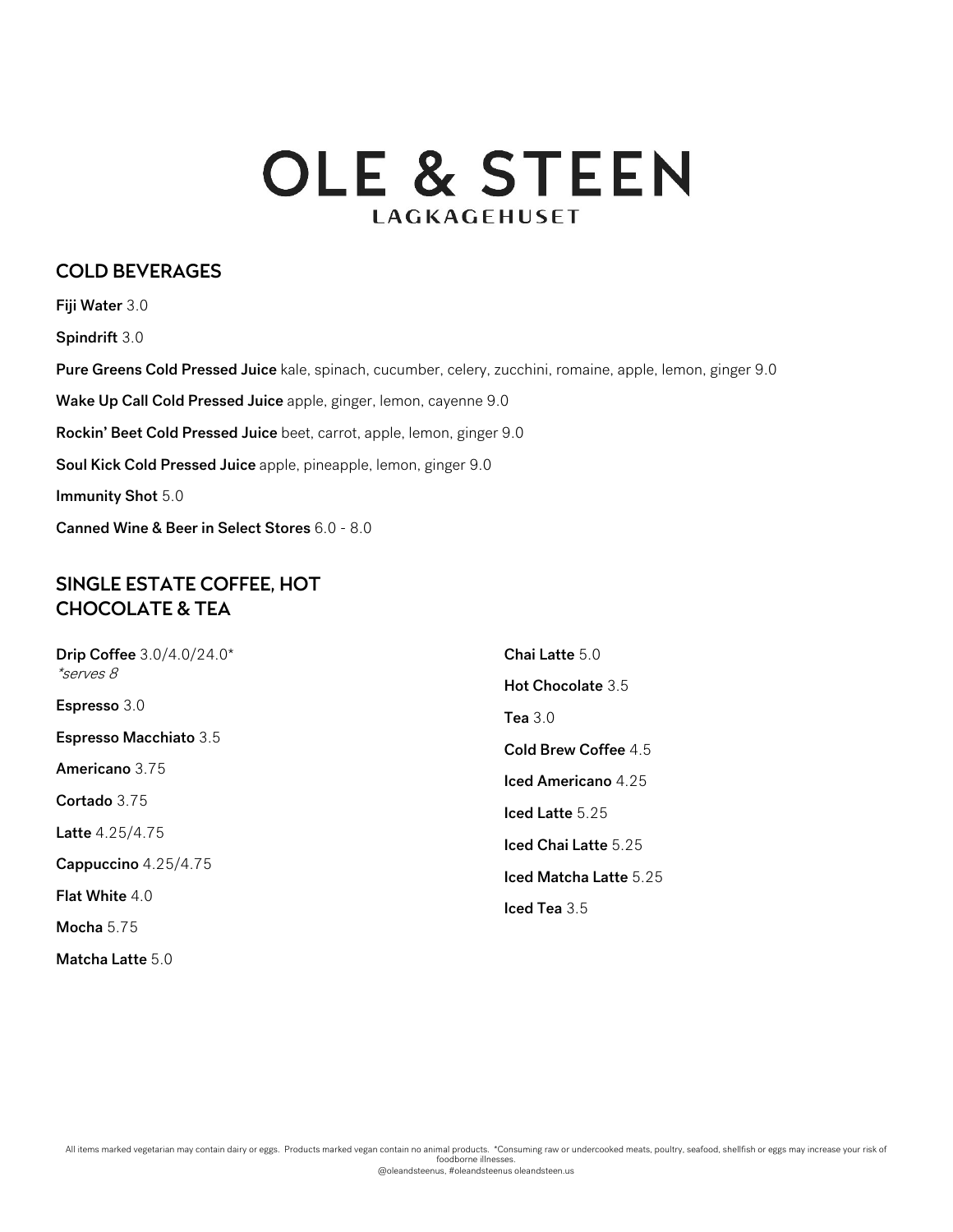# **OLE & STEEN LAGKAGEHUSET**

#### MORNING

## BREAKFAST SANDWICHES

Danish Cured Ham Breakfast Roll ham, Gouda cheese, over medium egg\* 6.0

Turkey Sausage Breakfast Roll turkey sausage patty, Havarti cheese, over medium egg\* 6.0

Smoked Salmon on Salt & Pepper Roll cucumber, radish, watercress, shallot & chive cream cheese 7.0

## YOGURT & OATS

Pear & Maple Overnight Oats oats, chia seeds, Greek yogurt, diced pears, maple syrup, rye granola 7.0

Cranberry Lemon Overnight Oats (vegan) oats, chia seeds, coconut yogurt, cranberry compote, lemon preserves, granola 7.0

Skyr & Berry Parfait Icelandic skyr, strawberry rhubarb compote, rye granola, fresh berries 7.0

#### MIDDAY served from 11:00am

## **SANDWICHES**

Marinated Portobello (vegan) sesame ginger marinade, fresh coriander, cabbage, served cold on a skagen roll 8.0

Roast Beef mango chutney, horseradish mayo, spinach, pickled red onion, served cold on a salt & pepper roll 9.0

Prosciutto, Artichoke, Truffle prosciutto ham, grana Padano, artichoke and truffle pesto, roasted cherry tomato, arugula, served cold on a salt & pepper roll 9.95

## TOASTIES (served toasted on focaccia)

Danish Cured Ham Gouda cheese, Dijon mayonnaise 9.5

Chicken BLT bacon, chicken, chipotle mayo, tomato, little gem lettuce 9.5

Wild Mushroom wild mushrooms, charred broccolini, goat cheese, pesto 9.5

## SOUPS & SALADS

Roasted Tomato Soup roasted San Marzano tomatoes pureed with cream, topped with rye crumbles and shaved gouda, served with sliced seeded rye bread 9.5

Ginger Chicken Soup ginger and turmeric coconut broth, roasted chicken, Mafalda pasta, celery, and carrots, served with sliced skagen bread 9.5

"Feta" and Grape Salad vegan feta, roasted peppers, grapes, tenderstem broccoli, lettuce, baby spinach, roasted cherry tomato, edamame, sunflower/pumpkin/sesame seeds, grain mustard dressing 9.5

Apricot Harissa Salad apricot harissa chicken, roasted peppers, tenderstem broccoli, olives, pomegranate, baby spinach, lettuce, crunchy chickpeas 9.5

All items marked vegetarian may contain dairy or eggs. Products marked vegan contain no animal products. \*Consuming raw or undercooked meats, poultry, seafood, shellfish or eggs may increase your risk of foodborne illnesses.